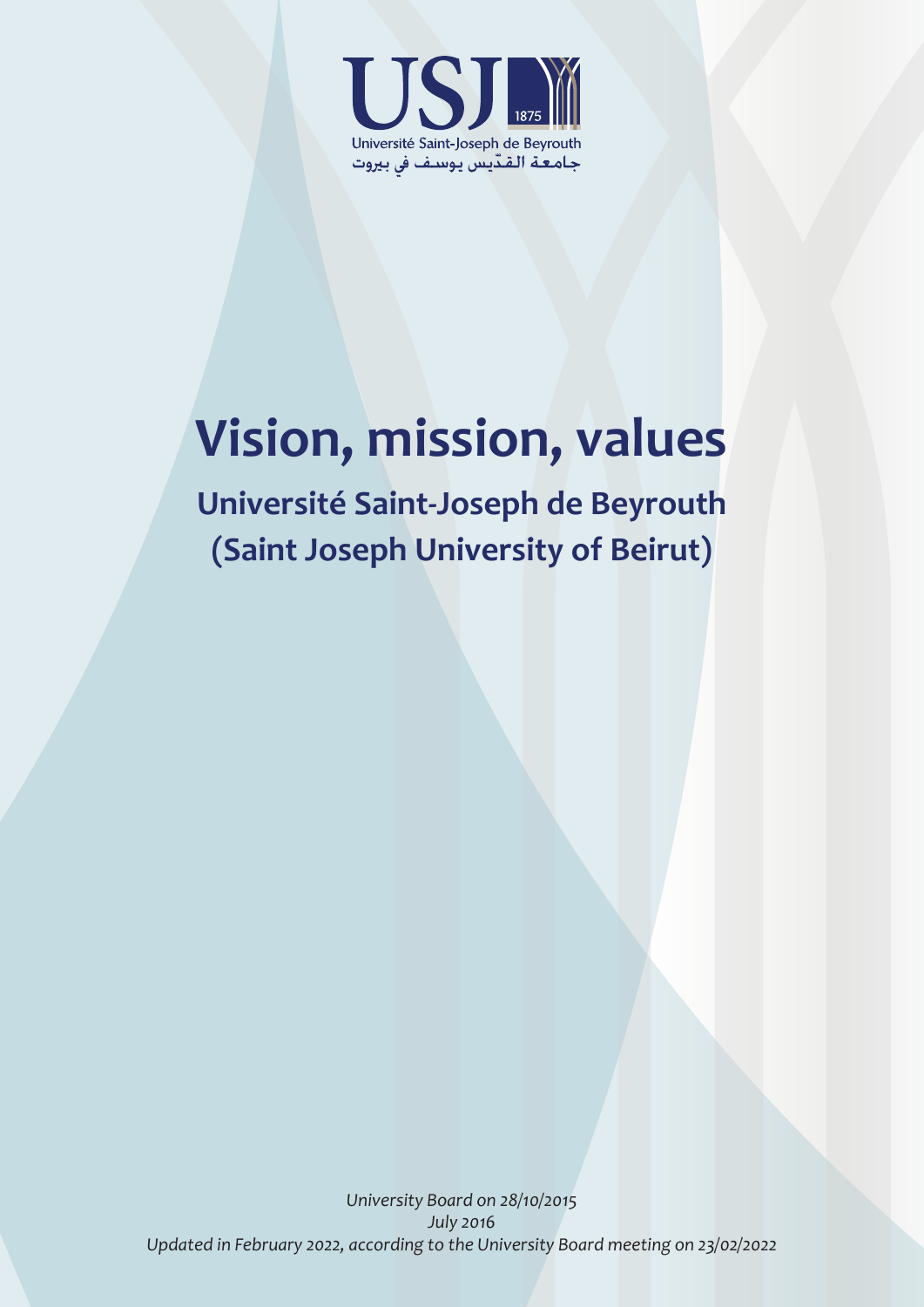# **THE SAINT JOSEPH UNIVERSITY: A VISION FOR THE NEXT TEN YEARS, A MISSION AND VALUES**

The Saint Joseph University is the product of the Jesuit Founders' **long-matured and long-desired dream** back in 1875. Their vision was to form leaders of social and national transformation, armed with values of probity and excellence, in civil and religious disciplines.

One hundred years later, the re-founders of 1975 renewed the mission and vision within the Charter of the USJ, **pursuing the rebuilding of the cohesion and continuity of the University'sinstitutions** over values that combine unity with participation, authenticity with modernity, technicality and professionalism with the highly believing and humanistic culture.

Now and in the prospect of celebrating the 150<sup>th</sup> anniversary of the University in 2025, and faced with its many own challenges as well as the surrounding environment challenges, **the University, as an academic community regrouping Jesuits and laypersons, is renewing its vision**.

It is preserving the same pillars for its vision, favoring for the future the idea of a University which aims to maintain excellence in training and relevance in research. It aims at relying upon the knowhow-to-be skills as well as formative humanism while adapting it to the specificities of Lebanon, and the Near and Middle East.

It also develops **the idea of the University as a crossroad** which presents itself as a cultural interface and seeks to help individuals and communities respond to a fundamental challenge of the  $21<sup>st</sup>$  century: how can the community become a community in relationship with others, and how can the individual become the individual in relationship with others while still being rooted within his/her community?

The mission of the University articulates on three dimensions: the **creation** of new knowledge (research), the **transmission** of this knowledge (teaching) and putting this knowledge **at the service of the society** (service). In order to put this mission into execution, the University positions itself as an establishment of francophone language and culture, which privileges **multiculturalism** and **trilingualism** (French, Arabic and English) and that adopts **innovation** and **digital transformation**. Being accessible to all social classes and all communities, and at the service of the nation and the region, it promotes, in teaching and research, issues of **sustainable development,** primacy of **human rights**, **justice, democracy, dialogue of civilizations** as well as **issues of meaning**. Being open to the international sphere, it is determined to benefit from the extraordinary potentiality that is represented by the network of Jesuit universities throughout the world.

The vision and the mission are built on values that combine namely the Jesuit pedagogical tradition, the autonomy, the collaboration, the participation, the freedom of conscience, the political independence and the social engagement, all this around an academic, professional and ethical training of excellence, completed by an authentic culture that is founded on the issues of sense making, at the service of the promotion of the persons.

This is how education, as a concept, shall keep its strength and preserve the intensity of its content and this is how the USJ Spirit shall continue to develop dynamically and efficiently.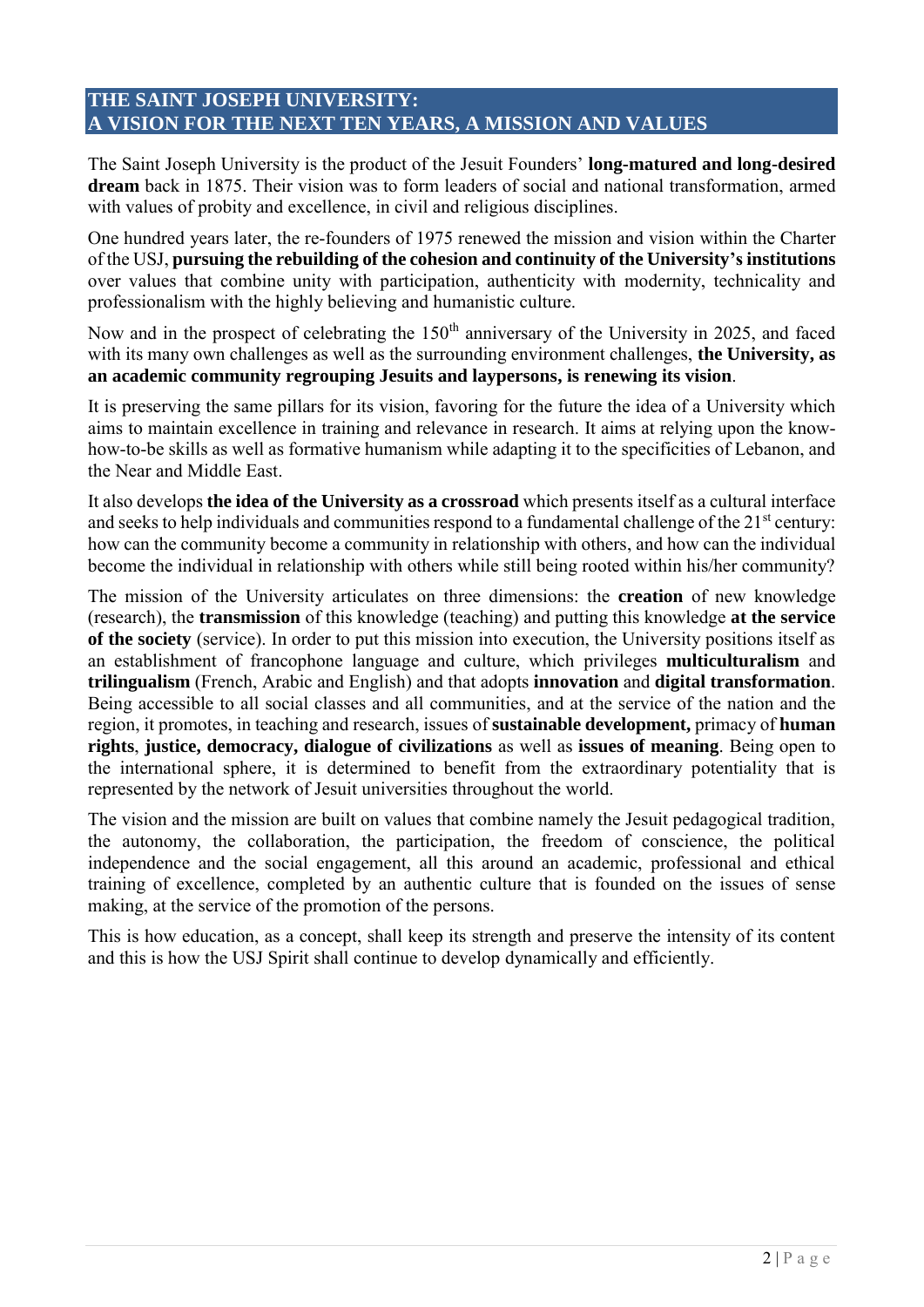# **The vision components**

A vision drawn by an organization certainly needs to express what this organization aspires to accomplish and to achieve in the medium and long terms. It is the formulation of a future state that this organization and its environment wish to attain. This formulation is expected to become the formulation of each member of the community as he can recognize and identify himself in it.

What we, the whole community of the University, need to accomplish in the next ten years of the Saint Joseph University, we see it achieved in **the following intertwining elements**:

## • **We want our University to continue to be a reference of excellence in terms of university training.**

Thus, we shall work on acquiring the culture of Quality as a national and international requirement. This culture should, thanks to the good practices of university pedagogy, lead to self-assessment and then to accreditation of the activities of the central services of the University as well as the programs of the faculties. The assessment practice shall thus become an inherent part of the soul of the University. To the technical approach adopted, shall be added the major concern to ensure human and social training for the student.

Always **at the service of excellence**, our University should review and strengthen its academic programs in the two meanings of the term: by pursuing their alignment with the requirements of the Bologna Process on one hand, and putting an end to the programs which have lost relevance with time, on the other hand. This review shall be tied to **a better identification of new programs** corresponding to real needs and to a better awareness of sustainable development as well as the concepts of justice and social responsibility.

Finally, the Saint Joseph University shall be open to new audiences in Lebanon, in the Arab world and at the international level, by creating programs in English on one hand and developing relevant continuous training curricula on the other hand.

## • **We want our University to continue developing quality research and innovation and creation of new knowledge, which is an integral part of our training, meeting namely the national, regional and international needs.**

We shall work on creating **new doctoral schools** covering all disciplines, on reinforcing those already existing and on **promoting publications**. We imagine then our University multiplying the number of its Ph.D. students.

## • **We want our University to confirm and strengthen the remarkable position of the teacherresearcher.**

We shall have the concern to employ the biggest number possible of full-time teachers in order to ensure a long-lasting and committed team.

The teacher-researcher shall know how to enhance his pedagogical approaches, both classical and digital, and how to become a promoter of the creation of knowledge. A teacher-researcher, as per his mission as defined by the Teachers' Bylaws, shall not be confined to transmitting knowledge but shall lead quality research works that are innovative, relevant and of interest for Lebanon and the region. He shall introduce the student to becoming the actor of his own learning and an active researcher as soon as he enters Saint Joseph University.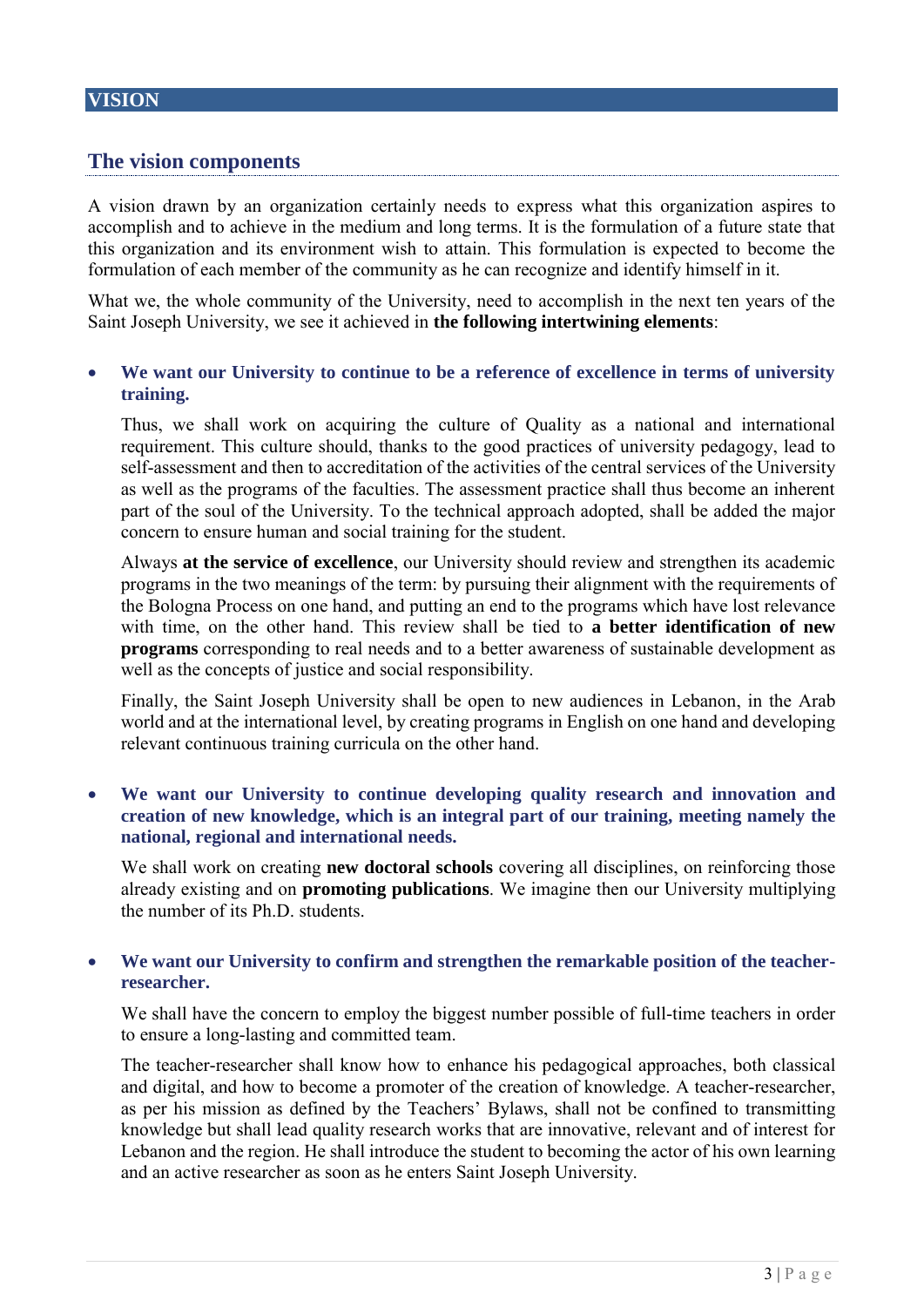# • **We want our University to grant the necessary place to the students' life and to the students' needs.**

We consider that the **sense of belonging** that the students have towards their *Alma Mater* is the pledge of survival for the University community.

We would like to see a University that considers its students as autonomous adults, which calls for moving to a discourse that favors active participation and shouldering responsibility. A University which namely ensures a deeper understanding of **citizenship and general knowledge** subjects, in favor of the promotion of persons.

We shall seek to reinforce the **students' participation** in the activities of the University, to involve them in the decision making bodies, to provide them with adequate orientation so as to continue their university path, and a well adapted training that could pave the way for them to enter the labor market.

In view of ensuring jobs to the young graduates, it is wise to **promote relationships with enterprises** in order to weave permanent ties that shall be rooted in a shared interest.

## • **We want our University to increasingly become a large crossroad where the interreligious, intercultural, multilingualism, citizenship and conviviality service paths meet.**

At the core of the crossroad, the educational act, strong with the **Jesuit pedagogical tradition**, shall tackle training on **mediation** for the biggest number possible of actors of the University, faculty and staff, students and former students. The USJ shall develop its national mission in the sense of a **meeting point for gathering and living together**, for ethical and humanistic reflection, for laboratory of democracy and participation in the service for all. A meeting point for all these denominations, but also a place of objective research for Lebanon and for the Arab world; a meeting point that confirms its  $7<sup>th</sup>$  Day mission of being at the service of the development of the City, especially its marginalized and underprivileged part; and finally a meeting point which is a place for all those men and women who wish to join the Saint Joseph University but can not afford it.

## • **We want our University to have a more and more relevant mission in the field of health.**

**The Hôtel Dieu de France, a University-affiliated Hospital, and its network**, the Faculty of Medicine and its affiliated institutes, the other faculties and institutes that are active in the field of health, shall reinforce their synergy to better put their skills, their know-how and their devotion at the **service of the patients** in Lebanon and the Arab region and to train the medical and health staff on the most advanced skills. These two missions are privileged because of both their scientific and human importance.

Given its history and its context, the Hôtel-Dieu de France shall be called to reinforce its role within its humanitarian mission in the service of all social classes.

## • **We want our University to continue to develop its mission in the field of entrepreneurship.**

We shall seek to create trainings that are adapted for this purpose, to propose an adequate coaching and to ensure a favorable environment for the funding of **entrepreneurship projects**. The synergy with Berytech shall be reinforced in that respect.

## • **We want our University to strengthen its ties with its graduates.**

Our University shall look at its Alumni as partners who actively support their university, seeking to weave sustainable relationships with entrepreneurs who are in search of our best graduates.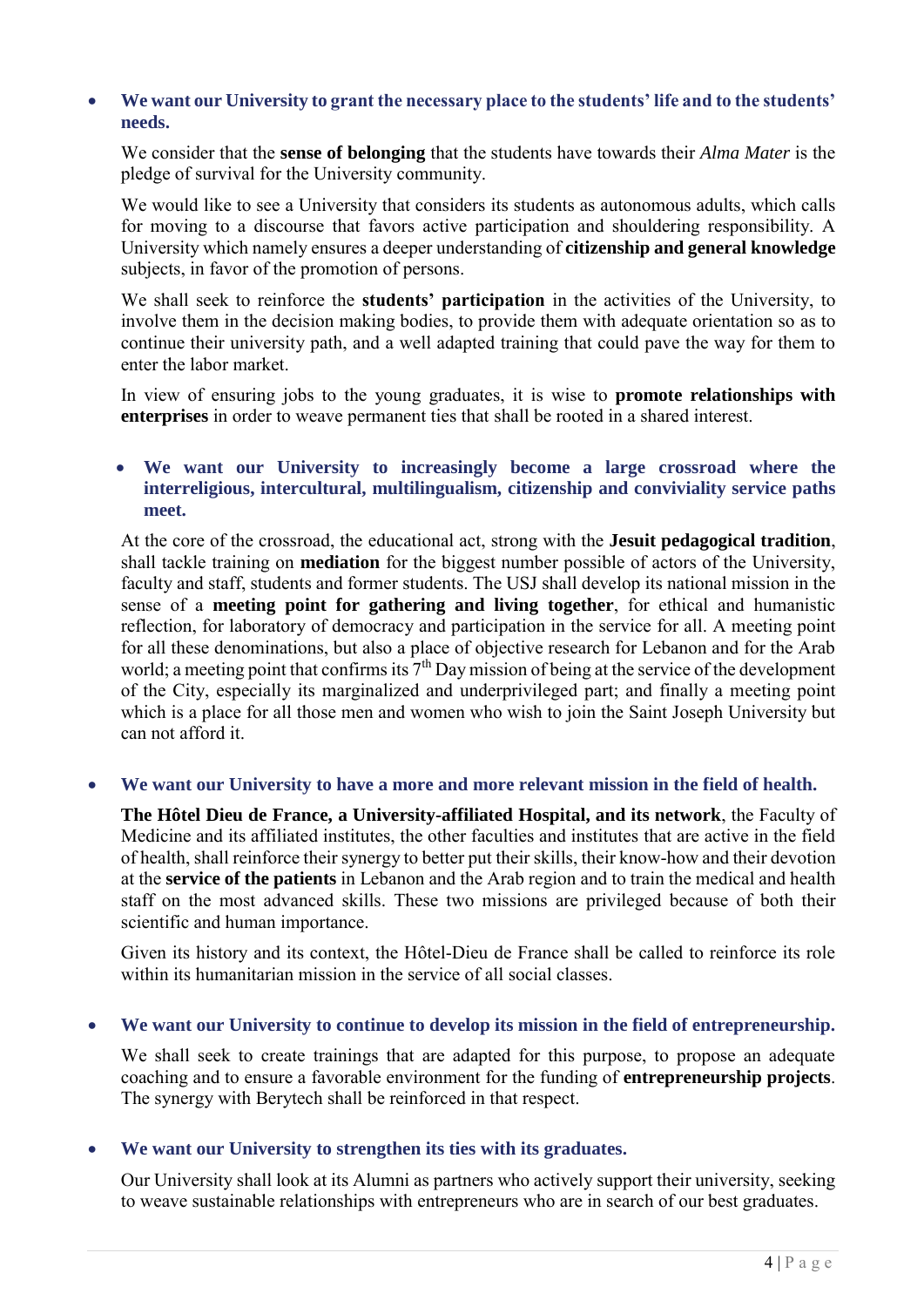• **We want our University to enhance, in compliance with our Charter (art.5), its role in the promotion of the Lebanese, Arab and international culture.**

We shall seek to strengthen the synergy between the University teaching institutions and its numerous cultural venues (theaters, museums, cultural centers, etc.) and to multiply the various initiatives that shall take into consideration the diversity of the target audience.

• **We want our University to keep on developing a strategy of international cooperation, while remaining anchored in its francophone tradition.**

To that end, we shall rely on the quality of the trainings given by its members and its research teams at the highest international levels.

# **The Means of the Vision**

In order to achieve these different objectives of excellence of training, of research development, of valuing of the teacher-researcher, of grown interest in the student's status and in the national role, the University should give itself the means to achieve its ambitions:

- Our University should fearlessly knock at doors (in the evangelical sense of the term) in order to raise the needed funds to give itself the means namely to support research in many domains, to grow its student audience by integrating the most needy and to develop its structures and infrastructures.
- Our University shall develop its infrastructures. It shall renovate its Rectorat building, its campuses and its regional centers by adopting the option of a green university. It shall have a central Campus space connected by footbridges over the  $65,000$  m<sup>2</sup> of the Damascus Street where two new campuses will be built. It shall be ensuring a better visibility of its other campuses namely the historical campus in Huvelin street and the technological campus in Mar Roukoz.
- Our University shall commit to help its affiliated hospital, the Hôtel-Dieu de France, remain a university medical pole of excellence supported by the Faculty of Medicine and the other academic institutions of the health sector, by contributing to the development of its infrastructure, equipment, and human resources.
- Our University shall mobilize its different actors in a jointly supportive team spirit in order to prompt them to set themselves as partners of a smart and creative university community.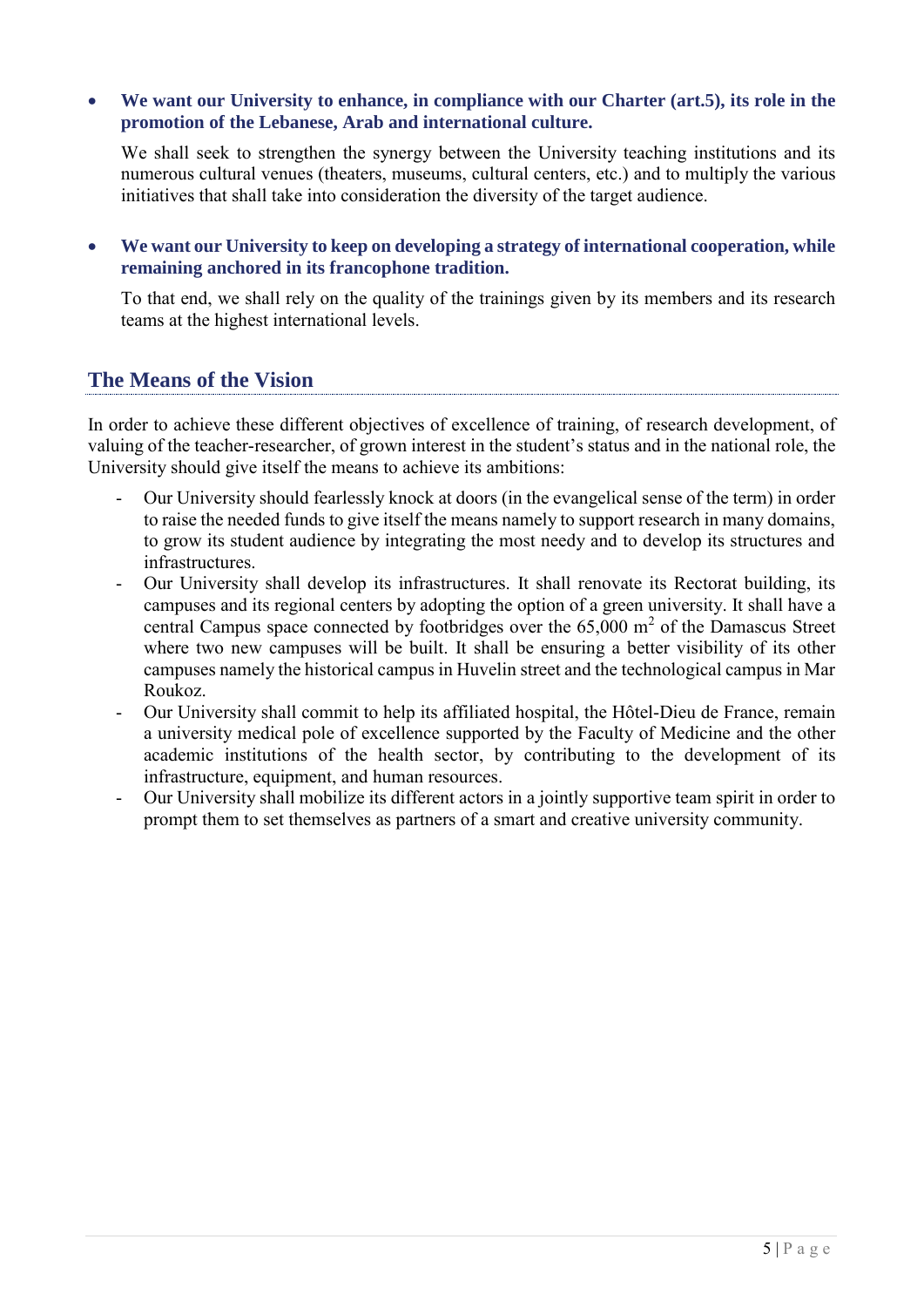# **MISSION**

It is by answering the question: "Why maintain and develop this Lebanese *private university, founded and administered by the Society of Jesus*, while there are many universities nowadays in Lebanon, and more broadly in the Near-East?", that the Saint Joseph University intends to define its mission for the next decade.

In other words: What is the specificity that we want to privilege, all of us, university managers, teachers-researchers and staff members? How do we intend to differentiate ourselves within our environment?

The USJ intends to answer these questions by a bouquet made of elements which if taken separately can only characterize it partly, but if taken as a whole bring a somehow strong "trademark":

- A University which is open to all: to all social categories, to all Lebanese people, whatever their religious community, to all students of the region (Syria, Iraq, Gulf countries…) and of the whole world.
- A University which is concerned with developing continuous training for all its former students and the actors of the Lebanese society and that of the region.
- A University of French culture and language which favors multiculturalism and trilingualism (French, Arabic and English).
- A University which is at the service of the country and the region of the Near-East and the Middle-East, which favors issues of sustainable development, human rights, democracy and justice translates this privileged option in its courses and in the choice of its research projects.
- A University which favors in its courses and research studies issues of sense making as well as teaching and research related to the religious traditions present in the Near-East and particularly their interreligious dimensions.
- A University which dedicates important human and material means to research and innovation as well as digital transformation, that must come under the three university missions:
	- 1. To create new knowledge (research);
	- 2. To transmit this knowledge (teaching);
	- 3. To put this knowledge at the service of society (service).
- A University which is open to the international level and favors the extraordinary potential that is represented by the network of Jesuit and catholic universities throughout the world.